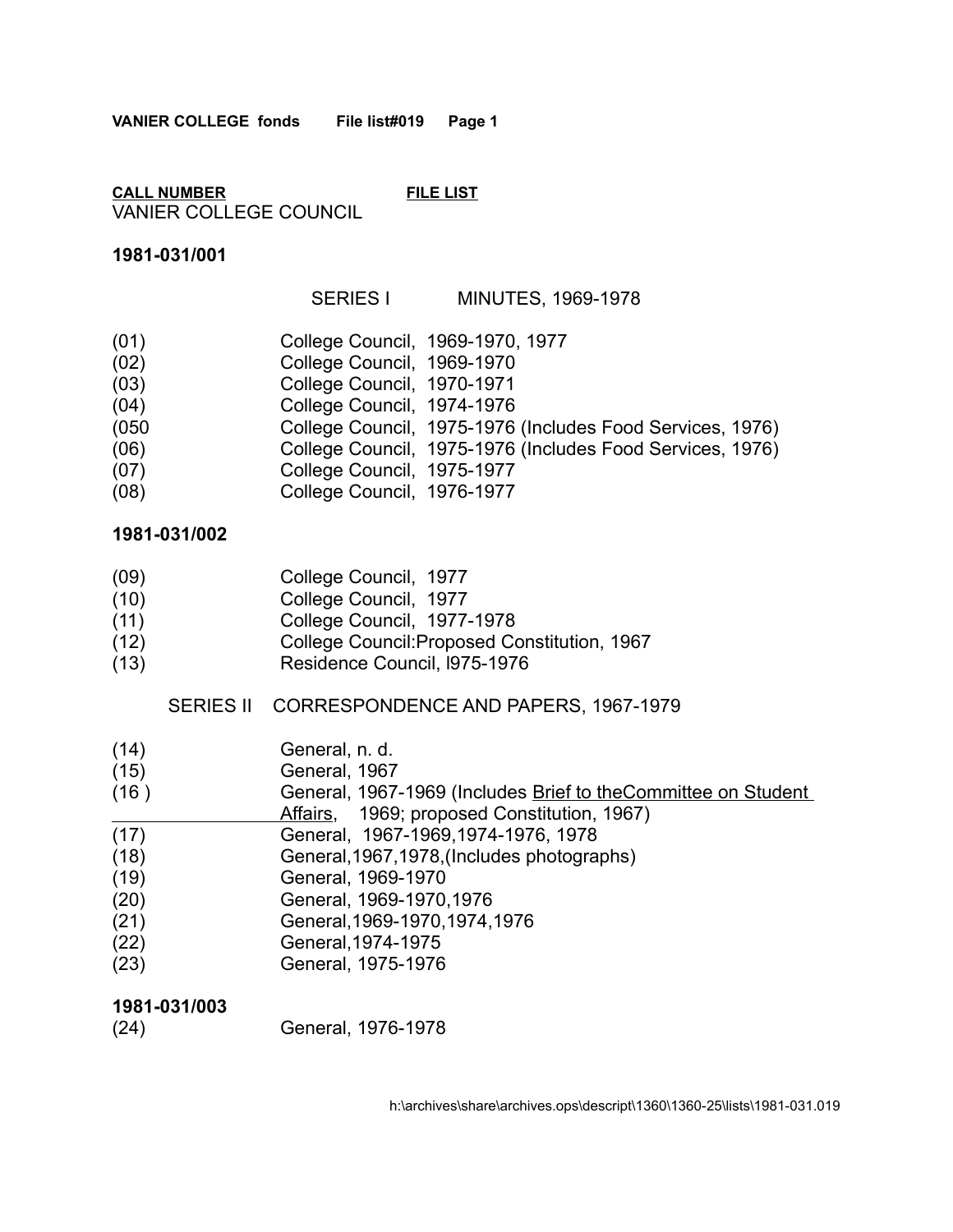## **CALL NUMBER FILE LIST 1981-031/003 (cont.)**

- (26) College Council Chairman (L. Rapoport), 1966-1968
- (27) College Council Chairman (Richard Sand), 1968-1969
- (28) College Council Chairman (Sidney Clark), 1974-1975
- (29) College Council Chairman (Brad Varey), 1978
- (30) Council of the York Student Federation (CYSF'),1975
- (31) Orientation, 1968-1969
- (32) Radio York, 1969
- (33) Social Activities,1975
- (34) Social Activities, 1976
- (35) Vandoo: General, 1971
- (36) Vandoo: Advertising in the Founders College Crow, 1970-1971
- (37) Vandoo: Editorship (Jeff Bien), n. d.
- (38) Vandoo: Copy, n. d.

## **1981-031/004**

(39) Vandoo: Copy (First Edition), n. d. (40) Vandoo: Copy: Photographs, n. d. (41) Vandoo: Copy: Photographs, n. d. (42) Vandoo: Copy: Photographs, n. d. (43) Vandoo: Copy: Photographs, n. d. (44) Vandoo: Copy: Graphics, n. d. (45) Vandoo, 1966 (46) Vote No Campaign to Y. S. C. (York Student Council), 1970 SERIES III FINANCIAL RECORDS, 1976-1978 (47) Budget & Treasurer's Report, 1976-1978 (48) Beverage Department Budget, 1976-1977 SERIES IV PLANS, 1966 (49) College B (Vanier College): Ground Floor Plans, 1966 SERIES V NEWSPAPER CLIPPINGS, n. d. (50) Student Issues, n. d. **1981-031/004 (cont.)** SERIES VI BUTTONS, n. d.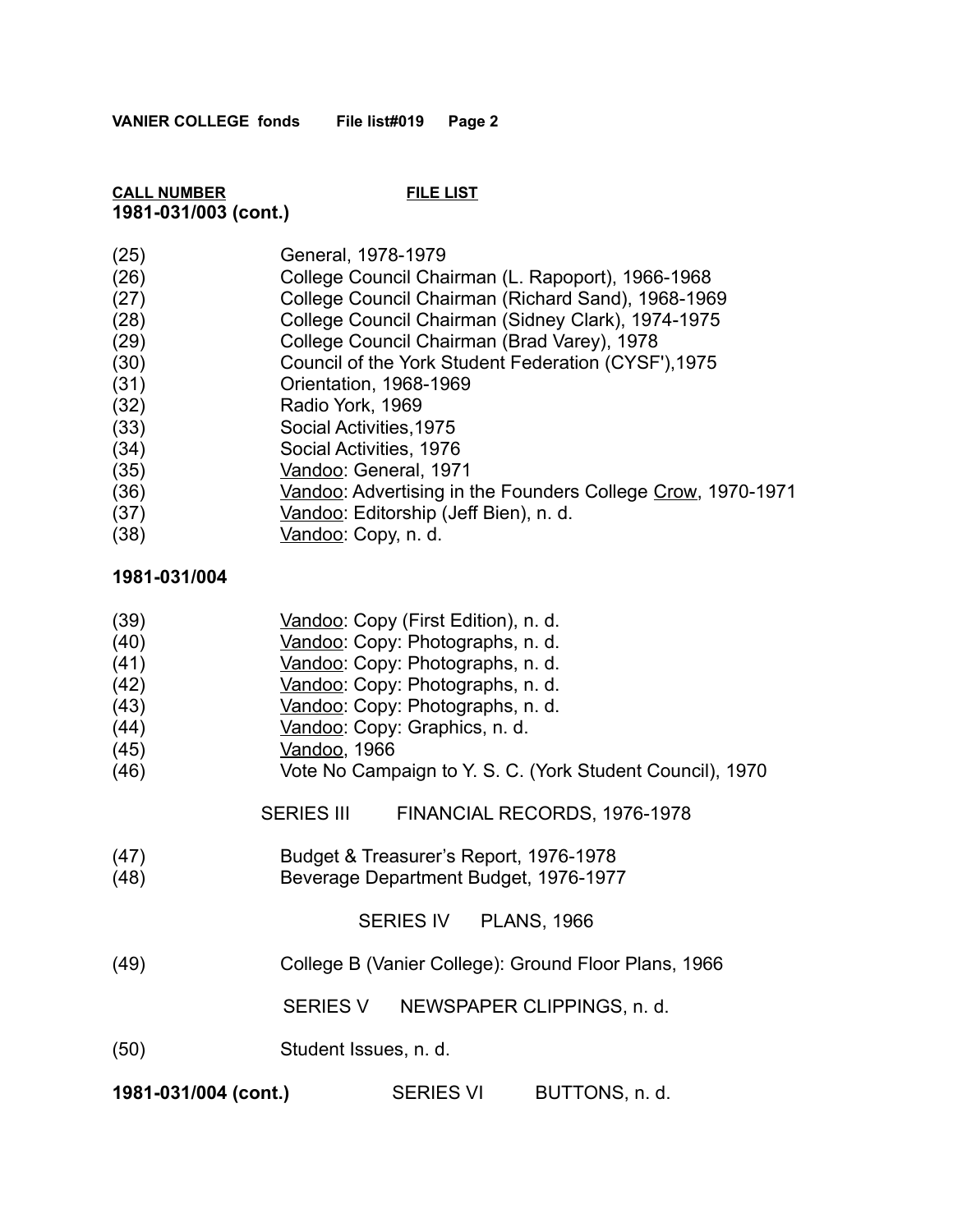**VANIER COLLEGE fonds File list#019 Page 3**

# **CALL NUMBER FILE LIST**

(51) Open End Pub, n. d.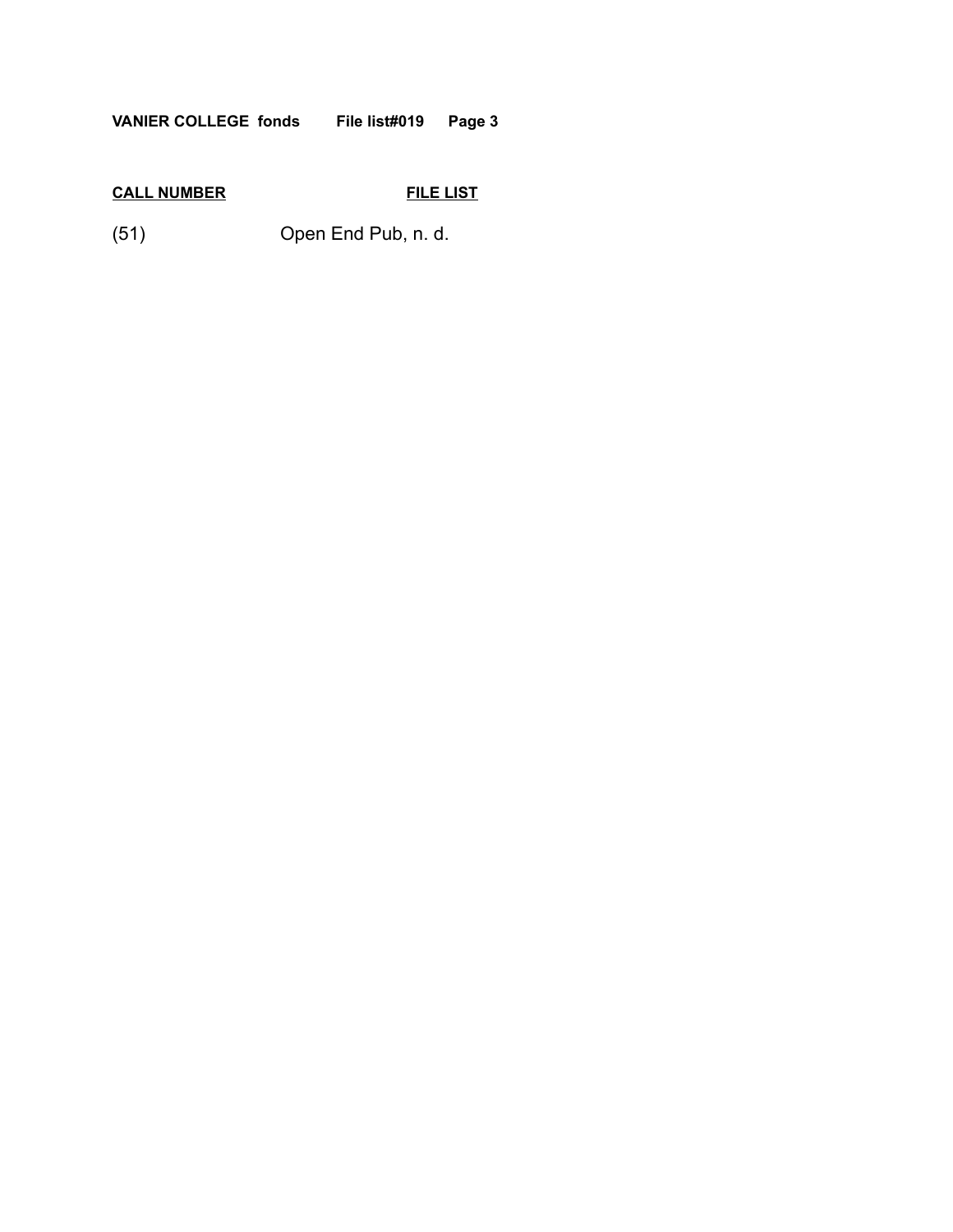**Vanier College fonds Inventory #019 Page 1**

| <b>CALL NUMBER</b> | <b>FILE LIST</b>       |
|--------------------|------------------------|
| 1989-010/001       |                        |
|                    | <b>College Council</b> |
| (01)               | Minutes 1966           |
| (02)               | Minutes 1967           |
| (03)               | Minutes 1968           |
| (04)               | Minutes 1969           |
| (05)               | Minutes 1970           |
| (06)               | Minutes 1971           |
| (07)               | Minutes 1972           |
| (08)               | Minutes 1973           |
| (09)               | Minutes 1974           |
| (010)              | Minutes 1975           |
| (011)              | Minutes 1976           |
| (012)              | Minutes 1977           |
| (013)              | Minutes 1978           |
| (014)              | Minutes 1979           |

## **1989-010/002**

| (01) | Minutes 1980             |
|------|--------------------------|
| (02) | Minutes 1981             |
| (03) | Minutes 1982             |
| (04) | Minutes 1983             |
| (05) | Minutes 1984             |
| (06) | Minutes 1985             |
| (07) | Minutes 1986             |
| (08) | Minutes 1987             |
| (09) | <b>Minutes 1988-1989</b> |
|      |                          |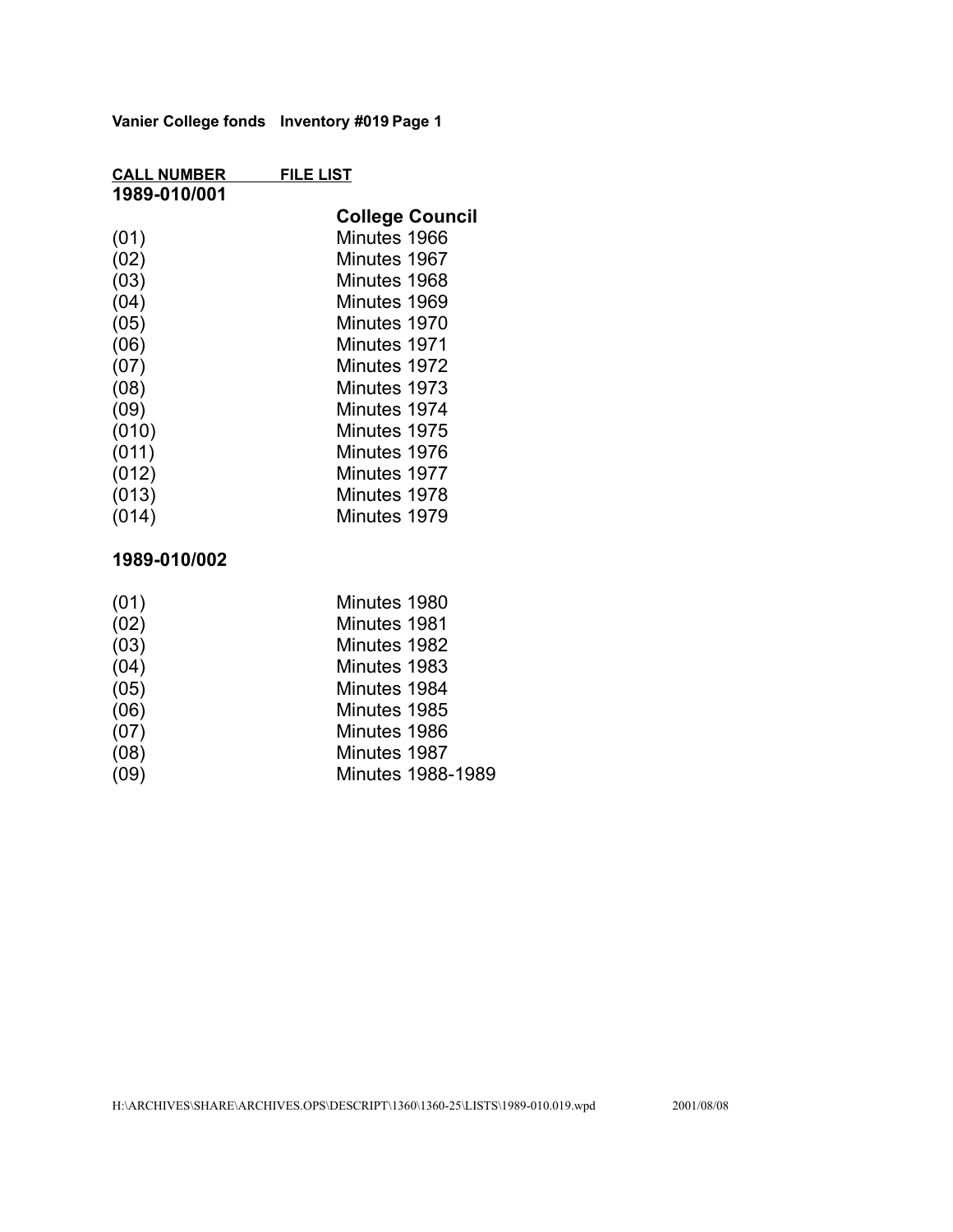### **CALL NUMBER FILE LIST 1996-005/001**

| (01)<br>(02)<br>(03)<br>(04)<br>(05) | Correspondence, [1976-1978], (1 of 4)<br>Correspondence, [1976-1978], (2 of 4)<br>Correspondence, [1976-1978], (3 of 4)<br>Correspondence, [1976-1978], (4 of 4)<br>Winter/Summer Council, [1978] |
|--------------------------------------|---------------------------------------------------------------------------------------------------------------------------------------------------------------------------------------------------|
| (06)                                 | Council of Masters' Correspondence, [1975-1978],                                                                                                                                                  |
| (1 of 3)                             |                                                                                                                                                                                                   |
| (07)                                 | Council of Masters' Correspondence, [1975-1978],                                                                                                                                                  |
| $(2 \text{ of } 3)$<br>(08)          | Council of Masters' Correspondence, [1975-1978],                                                                                                                                                  |
| $(3 \text{ of } 3)$                  |                                                                                                                                                                                                   |
| (09)                                 | Correspondence, [1979-1980], (1 of 3)                                                                                                                                                             |
| (10)                                 | Correspondence, [1979-1980], (2 of 3)                                                                                                                                                             |
| (11)                                 | Correspondence, [1979-1980], (3 of 3)                                                                                                                                                             |
| (12)                                 | Council of Masters, Minutes, [1979], (1 of 2)                                                                                                                                                     |
| (13)                                 | Council of Masters, Minutes, [1979], (2 of 2)                                                                                                                                                     |
| (14)                                 | Alumni, [1983, 1984]                                                                                                                                                                              |
| (15)                                 | Vanier Alumni, [n.d.]                                                                                                                                                                             |
| (16)                                 | <b>Alumni Adresses</b>                                                                                                                                                                            |
| (17)<br>(18)                         | Career/Alumni Networking<br>Grants for College Activities, [1983/1984]                                                                                                                            |
| (19)                                 | Outstanding Students, [1985]                                                                                                                                                                      |
| (20)                                 | Vanier Outstanding Students, [1985-1986]                                                                                                                                                          |
| (21)                                 | Orientation, [1984]                                                                                                                                                                               |
| (22)                                 | Dave Fowle,                                                                                                                                                                                       |
| (23)                                 | Film Festival, [1985-1986]                                                                                                                                                                        |
| (24)                                 | <b>LAPP Report</b>                                                                                                                                                                                |
| (25)                                 | Vanier Fellows, [1985/1986]                                                                                                                                                                       |
| (26)                                 | Induction, [1986]                                                                                                                                                                                 |
| (27)                                 | Fellows                                                                                                                                                                                           |
| (28)                                 | Council of Masters, [1984/1985]                                                                                                                                                                   |
| (29)                                 | Vanier College Council, [1985/1986]                                                                                                                                                               |
|                                      | 1996-005/002                                                                                                                                                                                      |
| (01)                                 | Correspondence, [1971-1974]                                                                                                                                                                       |
| (02)                                 | Handbooks, [1977-78]                                                                                                                                                                              |
| (03)                                 | Minutes, Memoranda, etc., [1988/1989]                                                                                                                                                             |
| (04)                                 | Memoranda, Constitution, [1977-1978]                                                                                                                                                              |

(05) Minutes, Memoranda, etc., [1979-1980]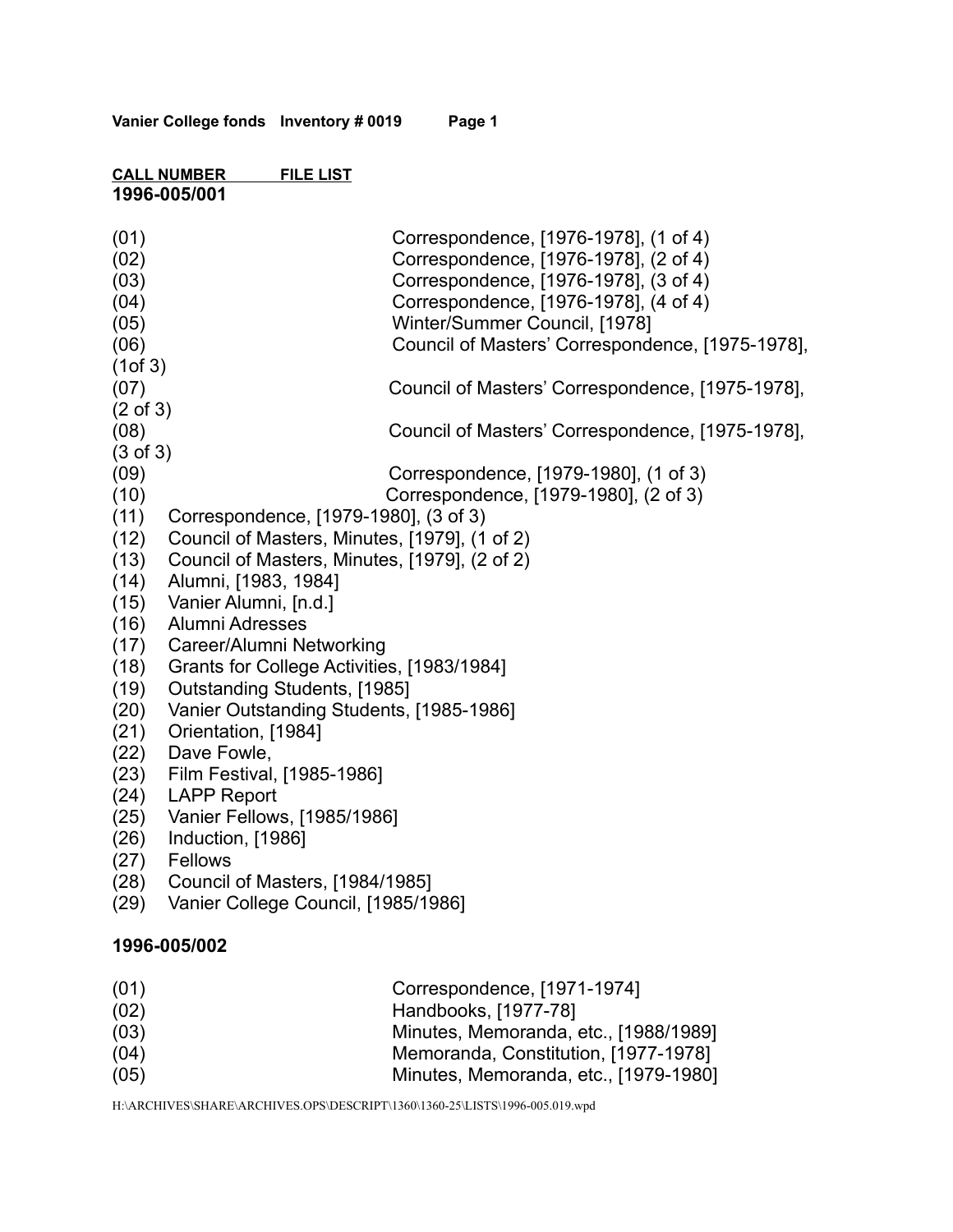| Vanier College fonds Inventory # 0019 | Page 2 |  |
|---------------------------------------|--------|--|
|---------------------------------------|--------|--|

|       | <b>CALL NUMBER</b><br><b>FILE LIST</b> |                                                      |
|-------|----------------------------------------|------------------------------------------------------|
| (06)  |                                        | Minutes, Council of Masters, [1966, 1979, 1992-1993] |
| (07)  |                                        | Memoranda, Minutes, Budgetary Info., [1977, 1978,    |
| 1979] |                                        |                                                      |
| (08)  |                                        | Minutes, Memoranda, etc., [1976, 1977, 1978, 1979,   |
| 1989] |                                        |                                                      |
| (09)  |                                        | Minutes, Memoranda, Inter-College Council, [1979-    |
| 1978] |                                        |                                                      |
| (10)  |                                        | Vanier Constitution, [n.d.]                          |
| (11)  |                                        | Minutes, Memoranda, etc., [1986-1987]                |
| (12)  |                                        | Minutes, Memoranda, etc., [1975-1988]                |
| (13)  |                                        | <b>CYFS: "Strikes-Some Thoughts on Student</b>       |
|       | Government Action," [c.a.1985]         |                                                      |
| (14)  |                                        | Programme Planning, [1984]                           |
| (15)  |                                        | <b>Gilmor Report</b>                                 |
| (16)  |                                        | ICC, [1986, 1987]                                    |
| (17)  |                                        | Academic Development Fund, [1982-1983]               |
| (18)  |                                        | <b>Advisees</b>                                      |
| (19)  |                                        | Science Club (before 1980)                           |
| (20)  |                                        | Council of Masters' Minutes, [Aug.'87-April'89]      |
| (21)  |                                        | Programmes, [1983-1984]                              |
| (22)  |                                        | <b>Selection of Dons</b>                             |
| (23)  |                                        | <b>Other Colleges</b>                                |
| (24)  |                                        | Alumni Sign-In Book                                  |
| (25)  |                                        | Alumni Minutes, etc., [1984]                         |
| (26)  |                                        | <b>Student Affairs</b>                               |
|       |                                        |                                                      |
|       | 1996-005/003                           |                                                      |
|       |                                        |                                                      |
| (01)  |                                        | Vanier College Council, [1990-1991]                  |
| (02)  |                                        | VCC, [1991-1992]                                     |
| (03)  |                                        | VCC, [1992-1993]                                     |
| (04)  |                                        | VCC, [1989-1990]                                     |
| (05)  |                                        | VCC, [1988-1989]                                     |
| (06)  |                                        | VCC, [1988-1989]                                     |
| (07)  |                                        | Vanier College Council, minutes, proposals, [1987-   |
|       | 1988], (1 of 2)                        |                                                      |
| (08)  |                                        | Vanier College Council, minutes, proposals, [1987-   |
|       | 1988], (2 of 2)                        |                                                      |
| (09)  |                                        | VCC, [1986-1987]                                     |
| (10)  |                                        | VCC, [1985-1986]                                     |
| (11)  |                                        | 2-24230-4390 Office Relocation                       |
| (12)  |                                        | Vandoo, Existere                                     |

H:\ARCHIVES\SHARE\ARCHIVES.OPS\DESCRIPT\1360\1360-25\LISTS\1996-005.019.wpd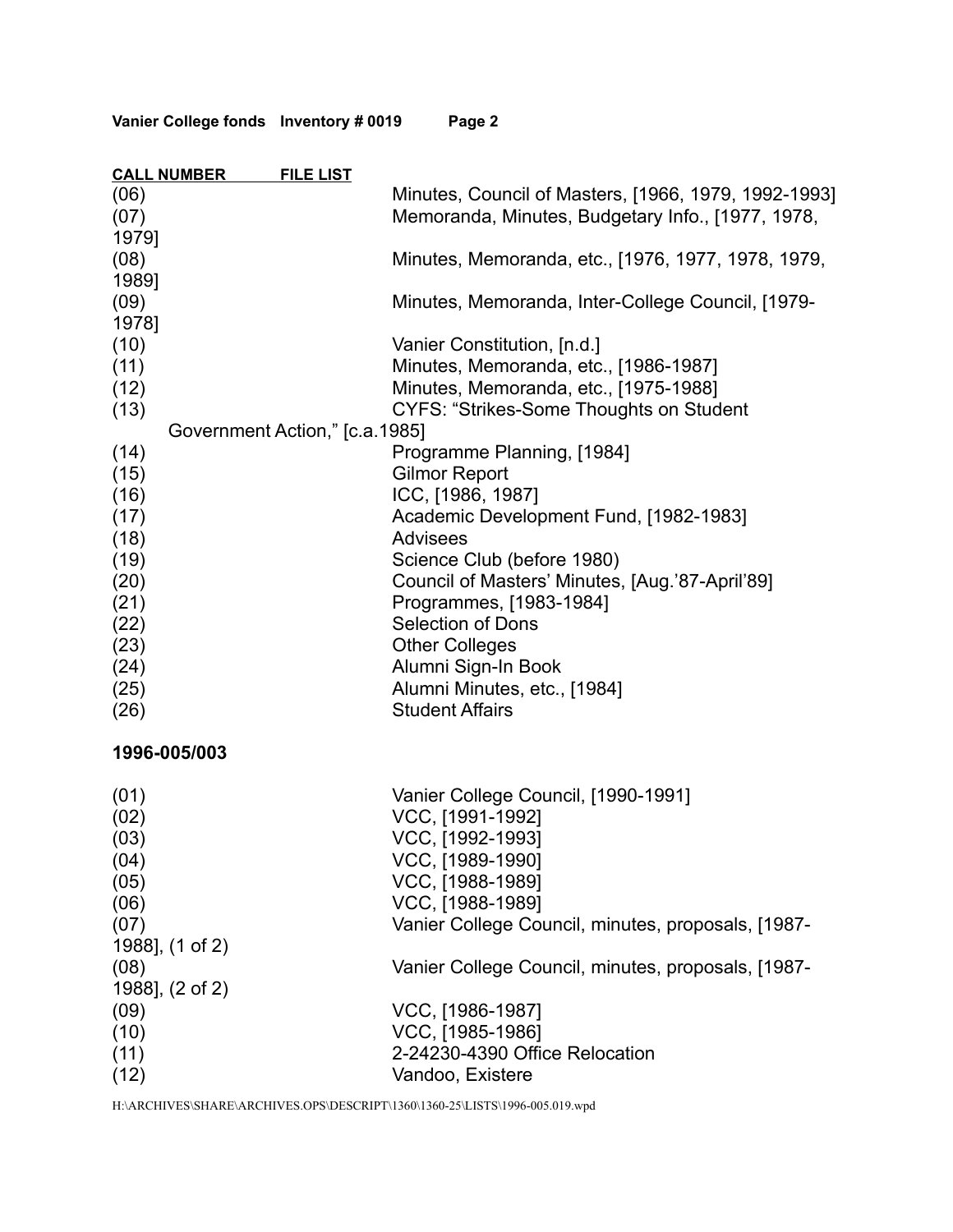| <b>CALL NUMBER</b> | <b>FILE LIST</b> |                                                                       |
|--------------------|------------------|-----------------------------------------------------------------------|
| (13)               |                  | <b>Encounter Arts Service</b>                                         |
| (14)               |                  | Masters' Correspondence, [1966], (1 of 2)                             |
| (15)               |                  | Masters' Correspondence, [1966], (2 of 2)                             |
| (16)               |                  | "Energy" - articles, essays, etc., [c.a. 1975-76]                     |
| (17)               |                  | VCC, [1984/85]                                                        |
| (18)               |                  | <b>Curriculum Vitae</b>                                               |
| (19)               |                  | <b>Employment Survey</b>                                              |
| (20)               |                  | Programme, [1979-80]                                                  |
| (21)               |                  | Programme, [1980-81]                                                  |
| (22)               |                  | Masters Office Furniture; pictures, receipts, etc.                    |
| [1971]             |                  |                                                                       |
| (23)               |                  | Convocation Programmes, [1968-1983]                                   |
| (24)               |                  | Prize Winning Essays, [1987/88]                                       |
|                    |                  |                                                                       |
| 1996-005/004       |                  |                                                                       |
|                    |                  |                                                                       |
| (01)               |                  | Convocation Brochures, [1976-1982]<br>Encounter Canada, [Before 1980] |
| (02)               |                  |                                                                       |
| (03)               |                  | Symposiums, [1978-1979]                                               |
| (04)               |                  | Events, [1979-1980]                                                   |
| (05)               |                  | Events, [1980-1981]                                                   |
| (06)               |                  | Encounter Canada, [1980-1981]                                         |
| (07)               |                  | Spring Convocation, [1982]                                            |
| (08)               |                  | Events, [1981-1982]                                                   |
| (09)               |                  | Encounter Canada, correspondence, etc., [1983]                        |
| (010)              |                  | Spring Convocation, [1983]                                            |
| (011)              |                  | Events, posters, [1982-1983]                                          |
| (012)              |                  | Encounter Canada, [1983-1984]                                         |
| (013)              |                  | Events, [1983-1984]                                                   |
| (014)              |                  | Master's Reception for Outstanding Students, [1984-<br>1985]          |
| (015)              |                  | Encounter Canada, [1984-1985]                                         |
| (016)              |                  | Events, [1984-1985]                                                   |
| (017)              |                  | Master's Reception for Outstanding Students, [1986-                   |
|                    |                  | 1987]                                                                 |
| (018)              |                  | Events, [1986-1987]                                                   |
| (019)              |                  | Events, posters, [1987-1988]                                          |
| (020)              |                  | "Prize Winning Essays," [1988-1989]                                   |
| (021)              |                  | Events, articles, [1988-1989]                                         |
| (022)              |                  | Events, articles, [1989-1990]                                         |
| (023)              |                  | "Prize Winning Essays," [1990-1991]                                   |
| (024)              |                  | Events, articles, [1990-1991]                                         |
|                    |                  |                                                                       |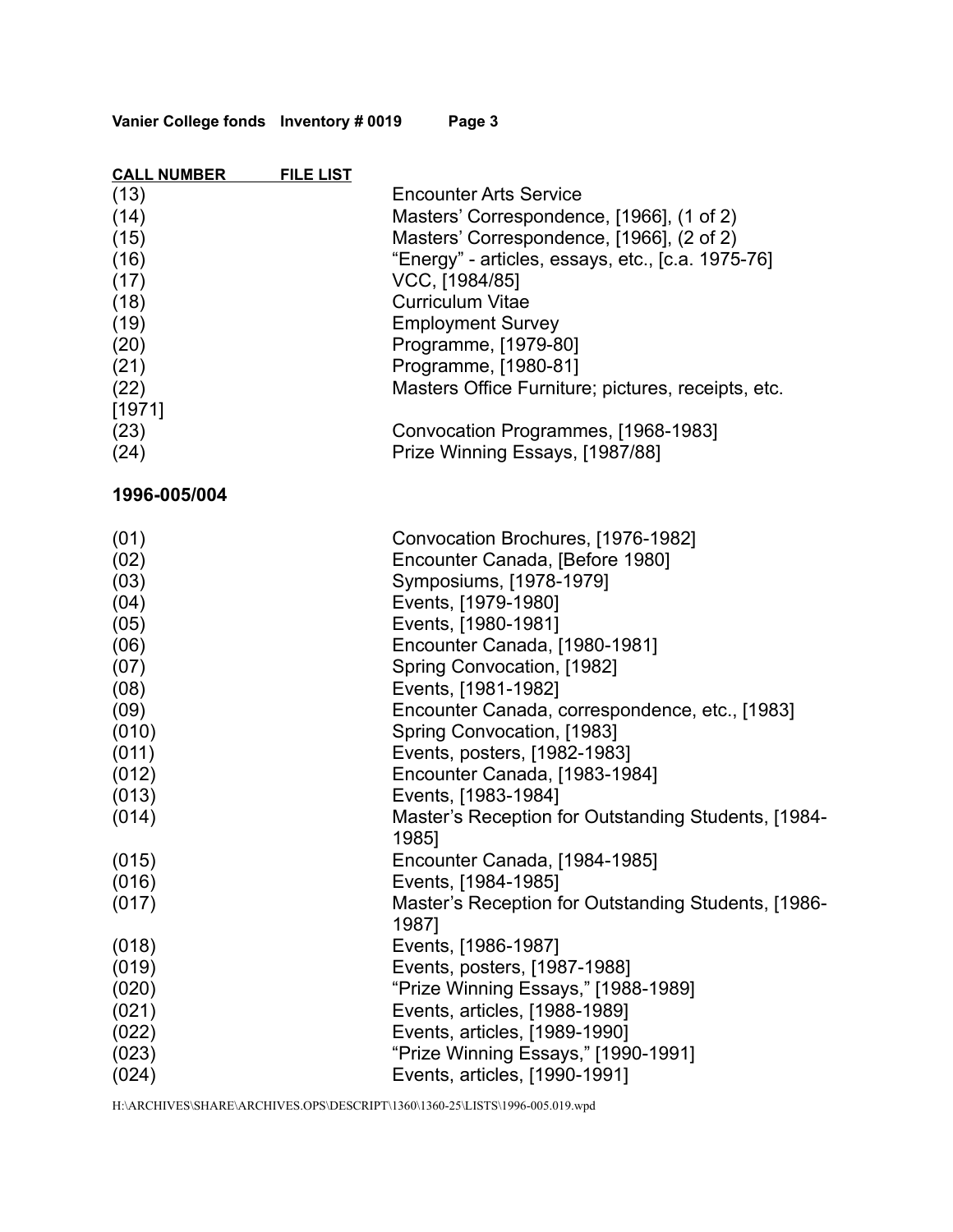| Vanier College fonds Inventory # 0019 |  |  | Page 4 |
|---------------------------------------|--|--|--------|
|---------------------------------------|--|--|--------|

| <b>CALL NUMBER</b><br>(025)<br>(026)<br>(027)<br>(028)<br>(029)<br>(030)<br>(031)   | <b>FILE LIST</b> | Fall Convocation, [1991]<br>Spring Convocation, [1992]<br>Events, articles, [1991-1992]<br>Fall Convocation, [1992]<br>Spring Convocation, [1993]<br>Events, posters, [1992-1993]<br>Fall Convocation, [1993]                                                                       |
|-------------------------------------------------------------------------------------|------------------|-------------------------------------------------------------------------------------------------------------------------------------------------------------------------------------------------------------------------------------------------------------------------------------|
| 1996-005/005                                                                        |                  |                                                                                                                                                                                                                                                                                     |
| (01)<br>(02)<br>(03)<br>(04)<br>(05)<br>(06)<br>(07)<br>(08)<br>$(1 \text{ of } 4)$ |                  | Science Symposium, [1984]<br>Science Symposium, [1984-1985]<br>Science Symposium, [1980]<br>Science Symposium, [1986-1987]<br>Science Symposium, [1982]<br>Science Symposium, [1985]<br>Minutes, Memoranda, etc., [1974-1975]<br>Correspondence from Council Meetings, [1977-1979], |
| (09)                                                                                |                  | Correspondence from Council Meetings, [1977-1979],                                                                                                                                                                                                                                  |
| $(2 \text{ of } 4)$<br>(10)                                                         |                  | Correspondence from Council Meetings, [1977-1979],                                                                                                                                                                                                                                  |
| (11)                                                                                |                  | $(3 \text{ of } 4)$<br>Correspondence from Council Meetings, [1977-1979],<br>$(4 \text{ of } 4)$                                                                                                                                                                                    |
| (12)<br>(13)<br>(14)<br>(15)<br>(16)                                                |                  | Events, general, [n.d.]<br>Apple Wordprocessor<br><b>Requests for Funds</b><br>Homecoming, [1985]<br><b>SCM</b>                                                                                                                                                                     |
| (17)<br>(18)<br>(19)<br>(20)                                                        |                  | Fellows, [1986-1987]<br>Encounter Canada, [1981-1982]<br><b>Readers Theatre</b><br><b>Renovations</b>                                                                                                                                                                               |
| (21)<br>(22)<br>(23)<br>(24)<br>(25)<br>(26)<br>(27)<br>(28)                        |                  | Residence Handbook, [1980]<br><b>Administrative Correspondence</b><br>Administrative Assistants, [before 1980]<br>Administrative Assistants, [1980-1981]<br>Residence Handbook, [1980-1981]<br>Residence Handbooks, [1982]<br>Budget, [1985]<br>25 <sup>th</sup> Anniversary        |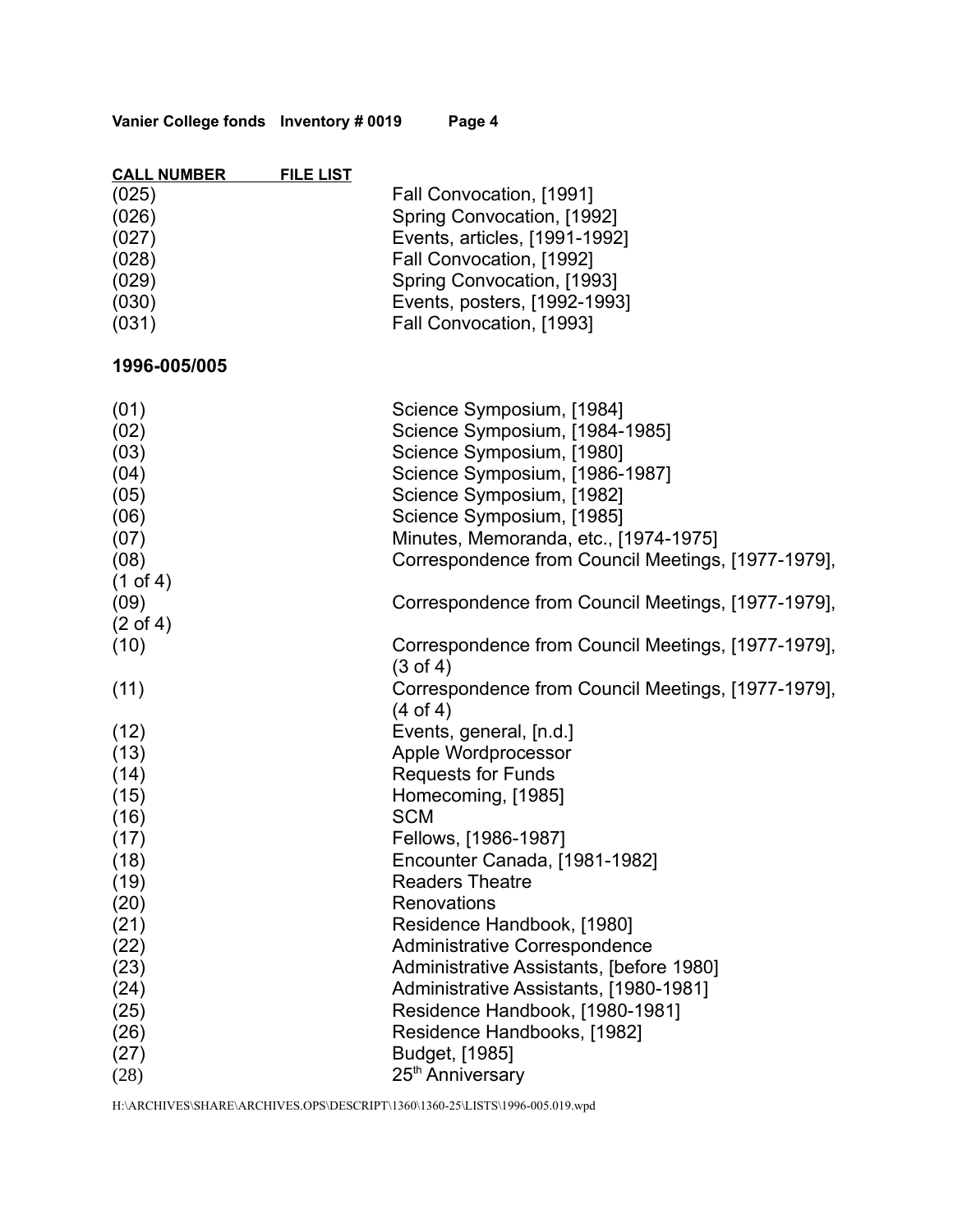**Vanier College fonds Inventory # 0019 Page 5**

| <b>CALL NUMBER</b>                                                                                                                   | <b>FILE LIST</b> |                                                                                                                                                                                                                                                                                                                                                                                                                                                                                                                                                                                                                                                                                                                                                                 |
|--------------------------------------------------------------------------------------------------------------------------------------|------------------|-----------------------------------------------------------------------------------------------------------------------------------------------------------------------------------------------------------------------------------------------------------------------------------------------------------------------------------------------------------------------------------------------------------------------------------------------------------------------------------------------------------------------------------------------------------------------------------------------------------------------------------------------------------------------------------------------------------------------------------------------------------------|
| (29)<br>(30)<br>(31)<br>(32)<br>(33)<br>(34)<br>(35)<br>(36)<br>(37)<br>[1991]<br>(38)                                               |                  | 25 <sup>th</sup> Anniversary<br>Book Prizes and Vanier Vingt-Deux, [1985]<br>Student Awards and Prizes, 1986 Convocation<br>Encounter Canada, [1986-1987]<br><b>Miscellaneous</b><br>Piano, Music Room<br>Planning, [1980-1981]<br>Handbooks, [1971-1986]<br>Chancellor Installation Programme; Oscar Peterson,<br>Programming, [1983-1984]                                                                                                                                                                                                                                                                                                                                                                                                                     |
| (39)                                                                                                                                 |                  | Programme, List; Convocation; [1985-1986]                                                                                                                                                                                                                                                                                                                                                                                                                                                                                                                                                                                                                                                                                                                       |
| 1996-005/006                                                                                                                         |                  | <b>Graduation Composites/Photographs</b>                                                                                                                                                                                                                                                                                                                                                                                                                                                                                                                                                                                                                                                                                                                        |
| (01)<br>(02)<br>(03)<br>(04)<br>(05)<br>(06)<br>(07)<br>(08)<br>(09)<br>(10)<br>(11)<br>(12)<br>(13)<br>(14)<br>(15)<br>(16)<br>(17) |                  | Grad Photo List, [1983]<br>Award Winners, [1980 and 1982]<br>2 Class Composites, black and white, [1970]<br>2 Class Composites, black and white, [1972]<br>2 Class Composites, black and white, [1973]<br>2 Class Composites, black and white, [1974]<br>2 Class Composites, black and white, [1975]<br>2 Class Composites, black and white, [1976]<br>2 Class Composites, black and white, [1977]<br>2 Class Composites, black and white, [1978]<br>2 Class Composites, black and white, [1979]<br>2 Class Composites, black and white, [1980]<br>2 Class Composites, black and white, [1981]<br>2 Class Composites, black and white, [1982]<br>2 Class Composites, colour, [1983]<br>2 Class Composites, colour, [1985]<br>2 Class Composites, colour, [1986] |
| (18)<br>(19)<br>(20)<br>(21)<br>(22)<br>(23)<br>(24)                                                                                 |                  | 2 Class Composites, colour, [1987]<br>2 Class Composites, colour, [1988]<br>2 Class Composites, colour, [1989]<br>2 Class Composites, colour, [1990]<br>2 Class Composites, colour, [1991]<br>2 Class Composites, colour, [1992]<br>2 Class Composites, colour, [1993]                                                                                                                                                                                                                                                                                                                                                                                                                                                                                          |

\*\*\*N.B: this final box is actually in the form of a file, and is located, temporarily, until